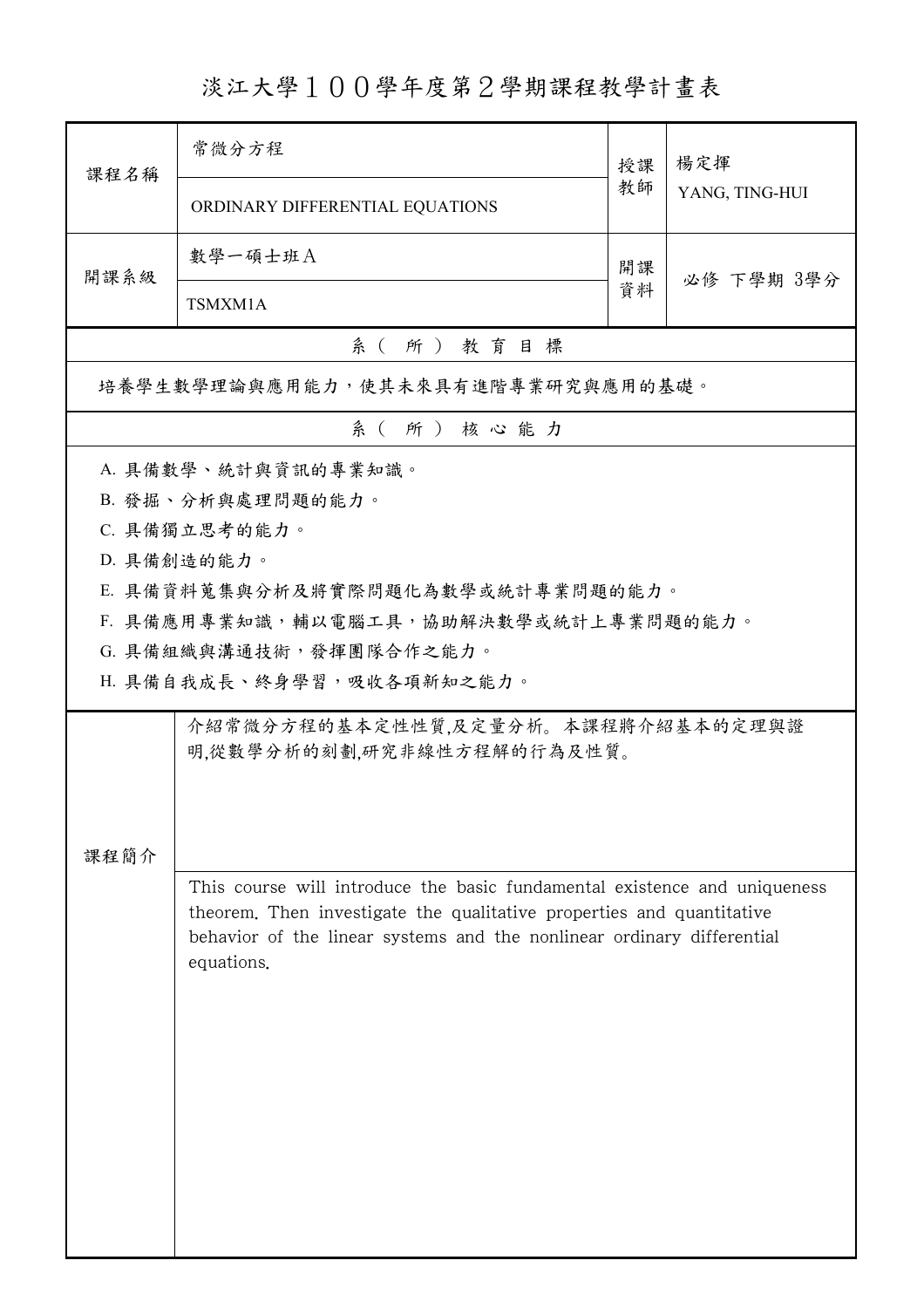本課程教學目標與目標層級、系(所)核心能力相關性 一、目標層級(選填): (一)「認知」(Cognitive 簡稱C)領域:C1 記憶、C2 瞭解、C3 應用、C4 分析、 C5 評鑑、C6 創造 (二)「技能」(Psychomotor 簡稱P)領域:P1 模仿、P2 機械反應、P3 獨立操作、 P4 聯結操作、P5 自動化、P6 創作 (三)「情意」(Affective 簡稱A)領域:A1 接受、A2 反應、A3 重視、A4 組織、 A5 內化、A6 實踐 二、教學目標與「目標層級」、「系(所)核心能力」之相關性:

 (一)請先將課程教學目標分別對應前述之「認知」、「技能」與「情意」的各目標層級, 惟單項教學目標僅能對應C、P、A其中一項。

 (二)若對應「目標層級」有1~6之多項時,僅填列最高層級即可(例如:認知「目標層級」 對應為C3、C5、C6項時,只需填列C6即可,技能與情意目標層級亦同)。

 (三)再依據所訂各項教學目標分別對應其「系(所)核心能力」。單項教學目標若對應 「系(所)核心能力」有多項時,則可填列多項「系(所)核心能力」。

(例如:「系(所)核心能力」可對應A、AD、BEF時,則均填列。)

| 序            | 教學目標(中文)                                           | 教學目標(英文)                                                                                                                                                                  | 相關性            |             |
|--------------|----------------------------------------------------|---------------------------------------------------------------------------------------------------------------------------------------------------------------------------|----------------|-------------|
| 號            |                                                    |                                                                                                                                                                           | 目標層級           | 系(所)核心能力    |
| $\mathbf{1}$ | 對於線性及非線性常微分方程的基<br>本定性性質,及定量分析,有能力分<br>析及證明.       | Be able to analyze and prove<br>the qualitative properties and<br>quantitative behavior of the<br>linear systems and the<br>nonlinear ordinary differential<br>equations. | C <sub>4</sub> | <b>BCDH</b> |
|              |                                                    | 教學目標之教學方法與評量方法                                                                                                                                                            |                |             |
| 序<br>號       | 教學目標                                               | 教學方法                                                                                                                                                                      |                | 評量方法        |
| $\mathbf{1}$ | 對於線性及非線性常微分方程的基 講述、討論<br>本定性性質,及定量分析,有能力分<br>析及證明. |                                                                                                                                                                           | 實作             |             |
|              |                                                    |                                                                                                                                                                           |                |             |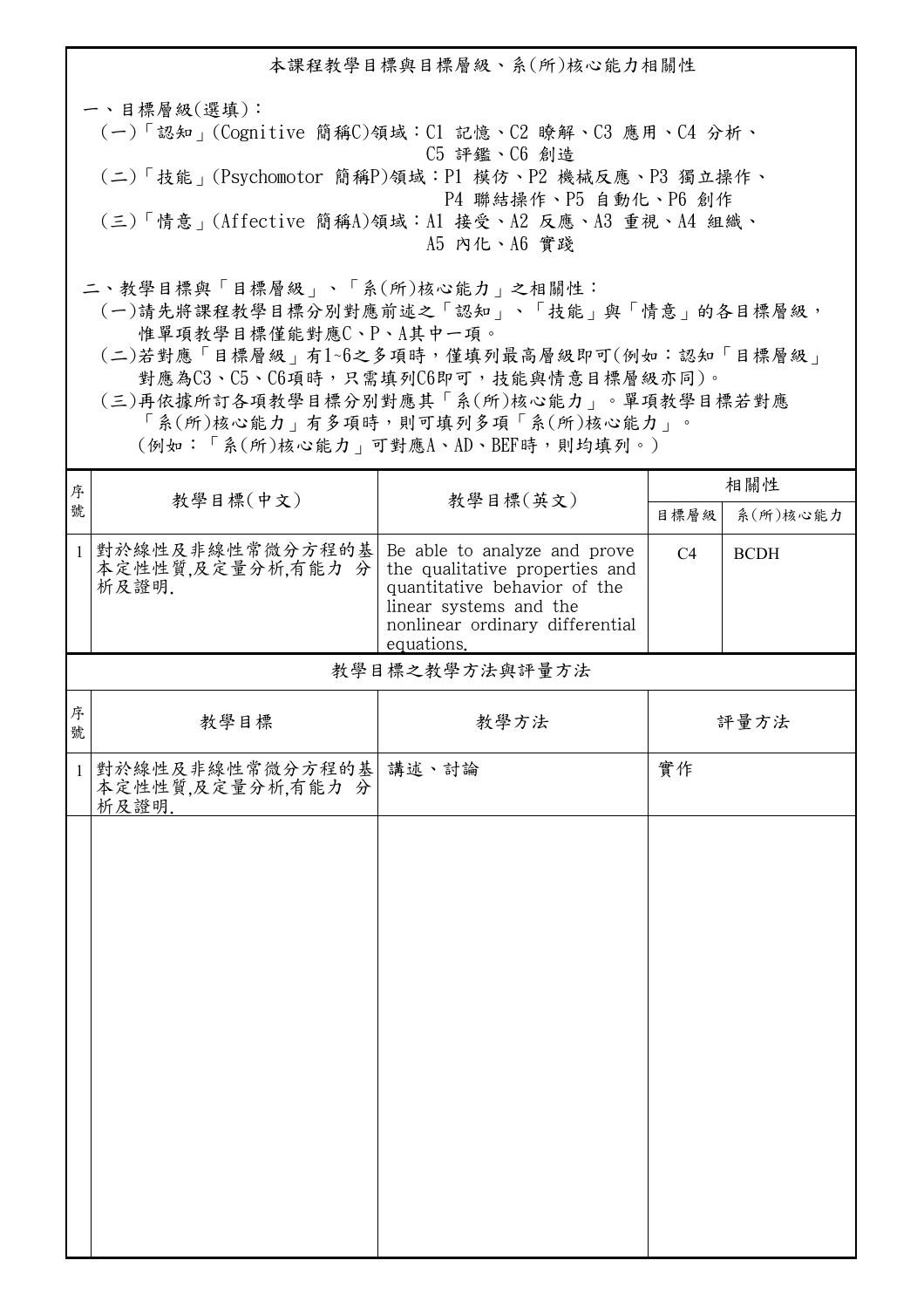| 本課程之設計與教學已融入本校校級基本素養與核心能力      |                            |                                       |                                                |    |  |
|--------------------------------|----------------------------|---------------------------------------|------------------------------------------------|----|--|
| 淡江大學校級基本素養與核心能力                |                            |                                       | 內涵說明                                           |    |  |
|                                | $\langle \rangle$          | 表達能力與人際溝通                             | 有效運用中、外文進行表達,能發揮合作精神,與他人共同<br>和諧生活、工作及相處。      |    |  |
|                                | $\langle \rangle$          | 科技應用與資訊處理                             | 正確、安全、有效運用資訊科技,並能蒐集、分析、統整與<br>運用資訊。            |    |  |
| 洞察未來與永續發展<br>$\langle \rangle$ |                            |                                       | 能前瞻社會、科技、經濟、環境、政治等發展的未來,發展<br>與實踐永續經營環境的規劃或行動。 |    |  |
|                                | $\langle \rangle$          | 學習文化與理解國際                             | 具備因應多元化生活的文化素養,面對國際問題和機會,能<br>有效適應和回應的全球意識與素養。 |    |  |
| 自我了解與主動學習                      |                            |                                       | 充分了解自我,管理自我的學習,積極發展自我多元的興趣<br>和能力,培養終身學習的價值觀。  |    |  |
| 主動探索與問題解決                      |                            |                                       | 主動觀察和發掘、分析問題、蒐集資料,能運用所學不畏挫<br>折,以有效解決問題。       |    |  |
|                                | $\langle \rangle$          | 團隊合作與公民實踐                             | 具備同情心、正義感,積極關懷社會,參與民主運作,能規<br>劃與組織活動, 履行公民責任。  |    |  |
|                                | $\langle \rangle$          | 專業發展與職涯規劃                             | 掌握職場變遷所需之專業基礎知能,管理個人職涯的職業倫<br>理、心智、體能和性向。      |    |  |
|                                |                            |                                       | 授課進度表                                          |    |  |
| 週<br>坎                         | 日期起訖                       |                                       | 內 容 (Subject/Topics)                           | 備註 |  |
|                                | $101/02/13$ ~<br>101/02/19 | Local Stability of Nonlinear System-1 |                                                |    |  |
| 2                              | $101/02/20$ ~<br>101/02/26 | Local Stability of Nonlinear System-2 |                                                |    |  |
| 3                              | $101/02/27$ ~<br>101/03/04 | Local Stability of Nonlinear System-3 |                                                |    |  |
| 4                              | $101/03/05$ ~<br>101/03/11 | Local Stability of Nonlinear System-4 |                                                |    |  |
| 5                              | $101/03/12$ ~<br>101/03/18 | Method of Lyapunov-1                  |                                                |    |  |
| 6                              | $101/03/19$ ~<br>101/03/25 | Method of Lyapunov-2                  |                                                |    |  |
| 7                              | $101/03/26$ ~<br>101/04/01 | Method of Lyapunov-3                  |                                                |    |  |
| 8                              | $101/04/02$ ~<br>101/04/08 | 教學觀摩週                                 |                                                |    |  |
| 9                              | $101/04/09$ ~<br>101/04/15 |                                       | Two dimensional linear autonomous system $-1$  |    |  |
| 10                             | $101/04/16$ ~<br>101/04/22 |                                       | Two dimensional linear autonomous system-2     |    |  |
| 11                             | $101/04/23$ ~<br>101/04/29 |                                       | Two dimensional linear autonomous system-3     |    |  |
| 12                             | $101/04/30$ ~<br>101/05/06 |                                       | Two dimensional linear autonomous system-4     |    |  |
|                                |                            |                                       |                                                |    |  |